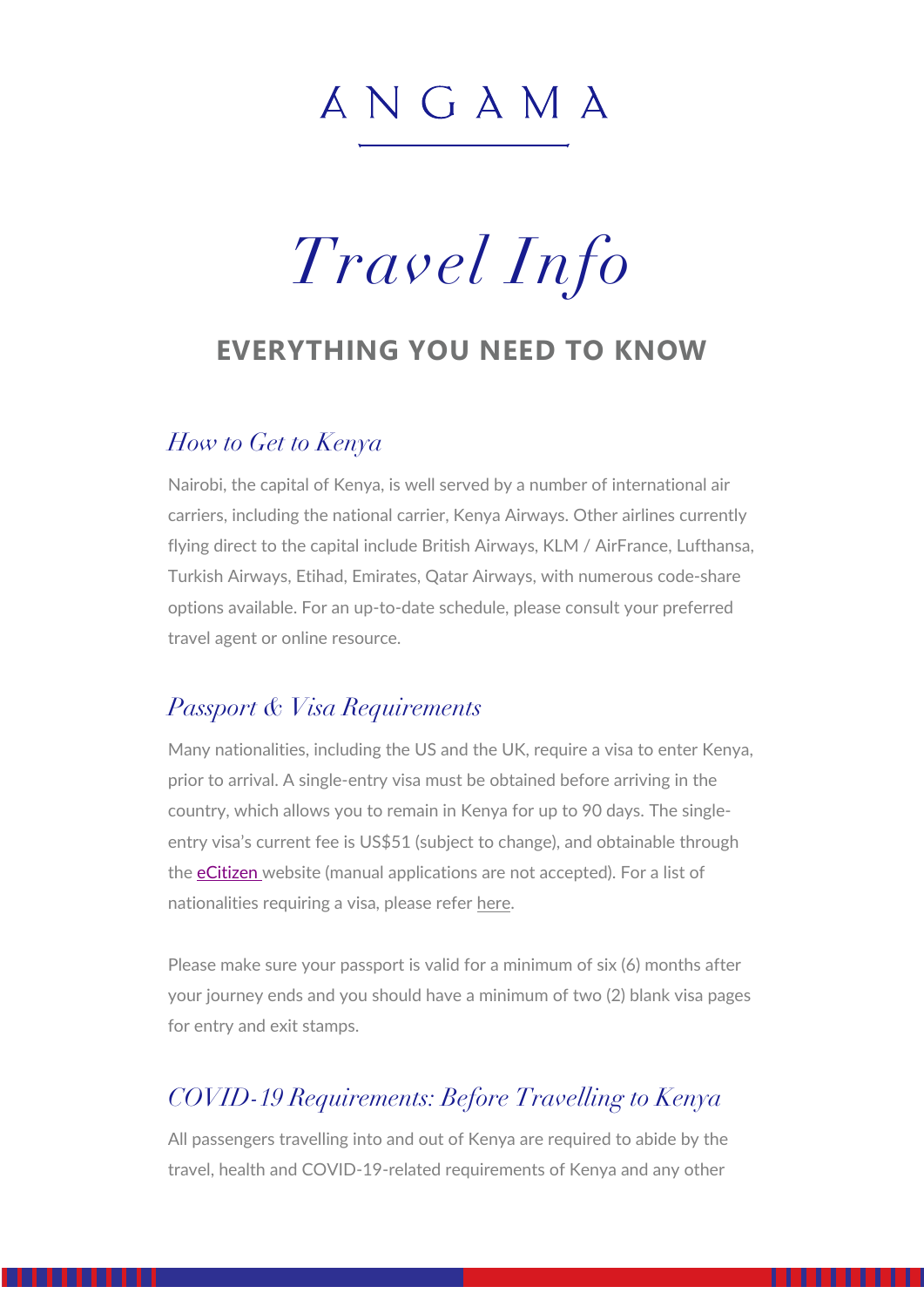

destination country. Please see the latest Kenyan government COVID-19 Travel Requirements for more details and the requirements below.

#### Vaccination Status

All travellers are required to provide a valid vaccination certificate for entry into Kenya. Only the following categories are except from vaccination:

- If you have medical conditions that prevent you from being vaccinated. In this case, you must provide a signed / stamped letter from a recognised medical practitioner to that effect.
- If you have recovered from an active COVID-19 infection or received convalescent plasma in the previous 90 days — a signed / stamped letter from a recognised medical practitioner must be provided.

#### Vaccination Certificates and Test Results

You must upload your vaccination certificate or test results to the Global Haven website (www.globalhaven.org), part of the African CDC's Trusted Travel platform, before boarding your flights. Vaccination certificates must be completed a minimum of 14 days before entering the country. Unvaccinated travellers must upload a valid COVID-19 negative PCR test certificate conducted within 72 hours before departure. Children under five (5) years old are exempt. A form with a QR code will be generated, please print this out to present to officials upon request. No paper vaccination cards or test results will be accepted.

# *COVID-19 Requirements: Arriving in Kenya*

Upon arrival, please provide the Health Official with the printed copy of your Global Haven QR code.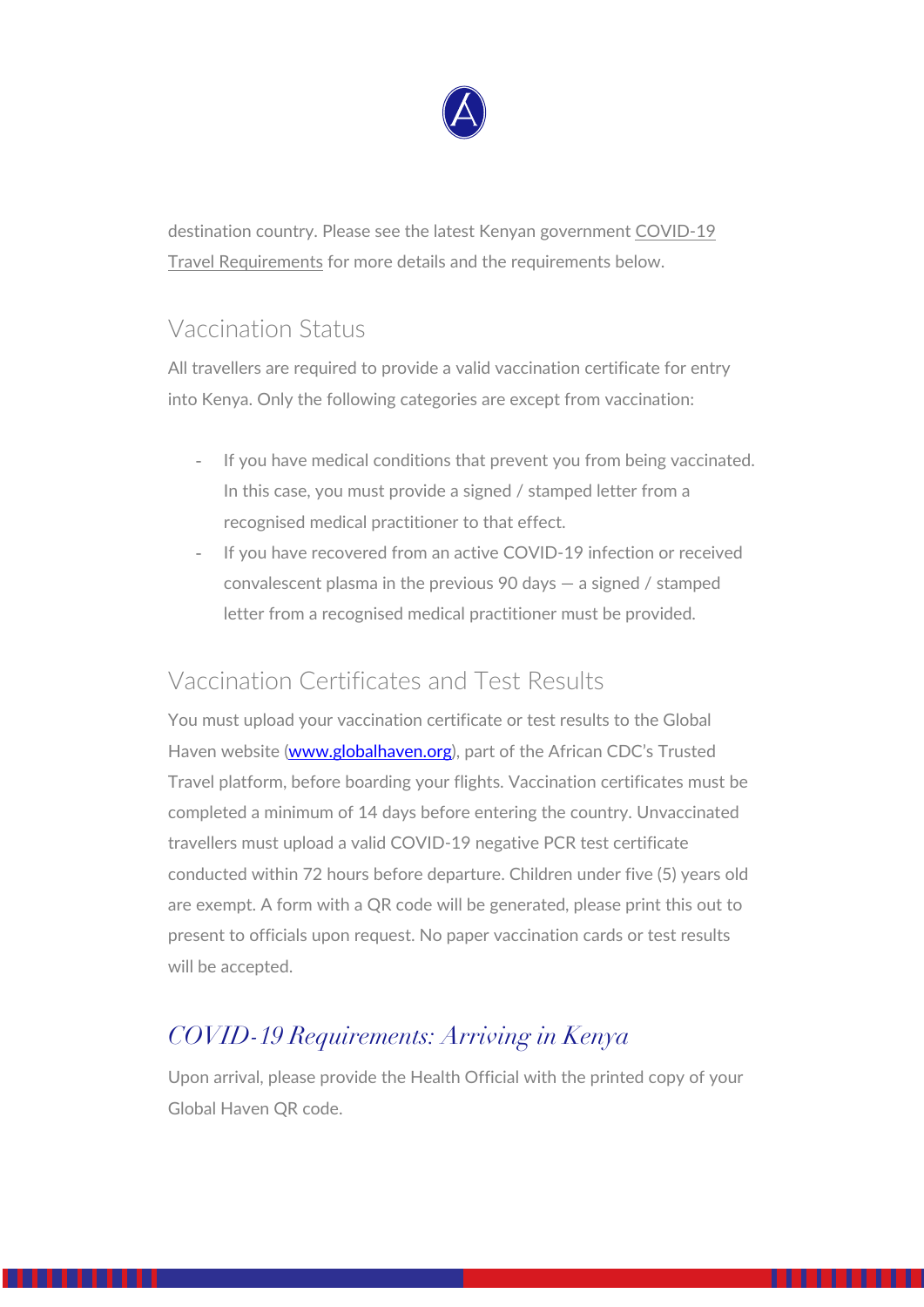

#### Required Testing

All unvaccinated travellers must undergo a rapid antigen test at their own cost (US\$30) upon arrival to JKIA. Anyone who tests positive on this must undertake a PCR test at their own cost (US\$50) and self-isolate. Children under five (5) years old are exempt. Costs of these tests are subject to change. If you are fully vaccinated, you are exempt from testing.

Other approved testing sites can be found here: https://kcaa.or.ke/covid-19/approved-pcr-testing-labs.

## *COVID-19 Requirements: When Leaving Kenya*

Testing and other requirements depend on which airline you'll be departing with and the particular travel, health and COVID-19 related requirements of your destination country.

#### Required Testing

If you are travelling to a country that requires antigen testing some hours before you travel, you can undertake a pre-travel rapid antigen test at the Ministry of Health's Port Health facility at JKIA airport. The results will be uploaded to the Trusted Travel platform.

If you require testing for a connection for your onward travels from Angama Mara, the lodge team can arrange for testing to be done on site. Please speak with your travel planner to arrange.

#### *Yellow Fever & Malaria*

Many countries require travellers to have a Yellow Fever certificate prior to returning from a visit to Kenya, including children from the age of 9 months. For updated advice, we recommend consulting the relevant pages on the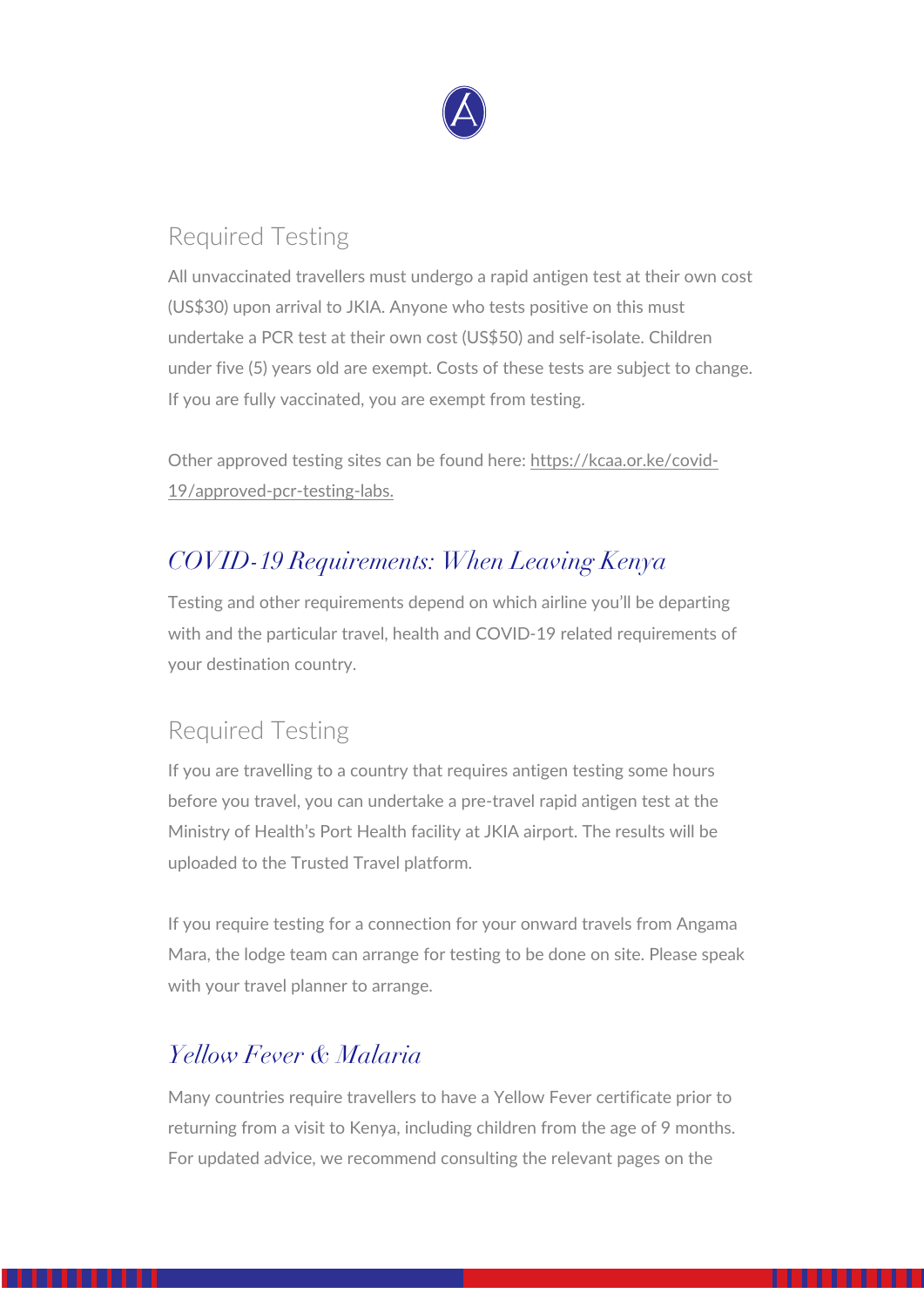

World Health Organisation's (WHO) website, and checking their list of specific country requirements: https://www.who.int/

Malaria is present in Kenya, although less so in the higher altitudes. Regardless, for this, and for any other vaccinations, we recommend that you consult a specialist travel physician or travel clinic prior to travelling.

#### *Travel Insurance*

All guests should get travel insurance prior to their safari and check that their health provider covers their travel and any hospital admissions while in Kenya.

### *Soft Bags & Weight Restrictions*

Please note that scheduled flights to the Mara carry a luggage restriction of 15 kg (33 lbs) per person in soft bags, including carry-ons, camera equipment, etc. The dimensions of the bag should not be more than 58 cm (23 in) long x 33 cm (13 inches) high x 25cm (10 in) wide. The carriage of excess baggage is at the sole discretion of the airline and may be subject to additional charges. Soft bags and/or storage are available at Wilson Airport should these be required.

#### *What to Pack*

Our Co-founder Nicky Fitzgerald has years **advice for you here**, but in a nutshell:

- Comfortable cotton clothing
- A light jacket and/or warm fleece
- Comfortable walking shoes
- Sunhat, sunglasses, sun block
- Bathing suit
- An extra pair of reading glasses (if you need 'em)
- Camera, binoculars, extra memory cards, charging equipment